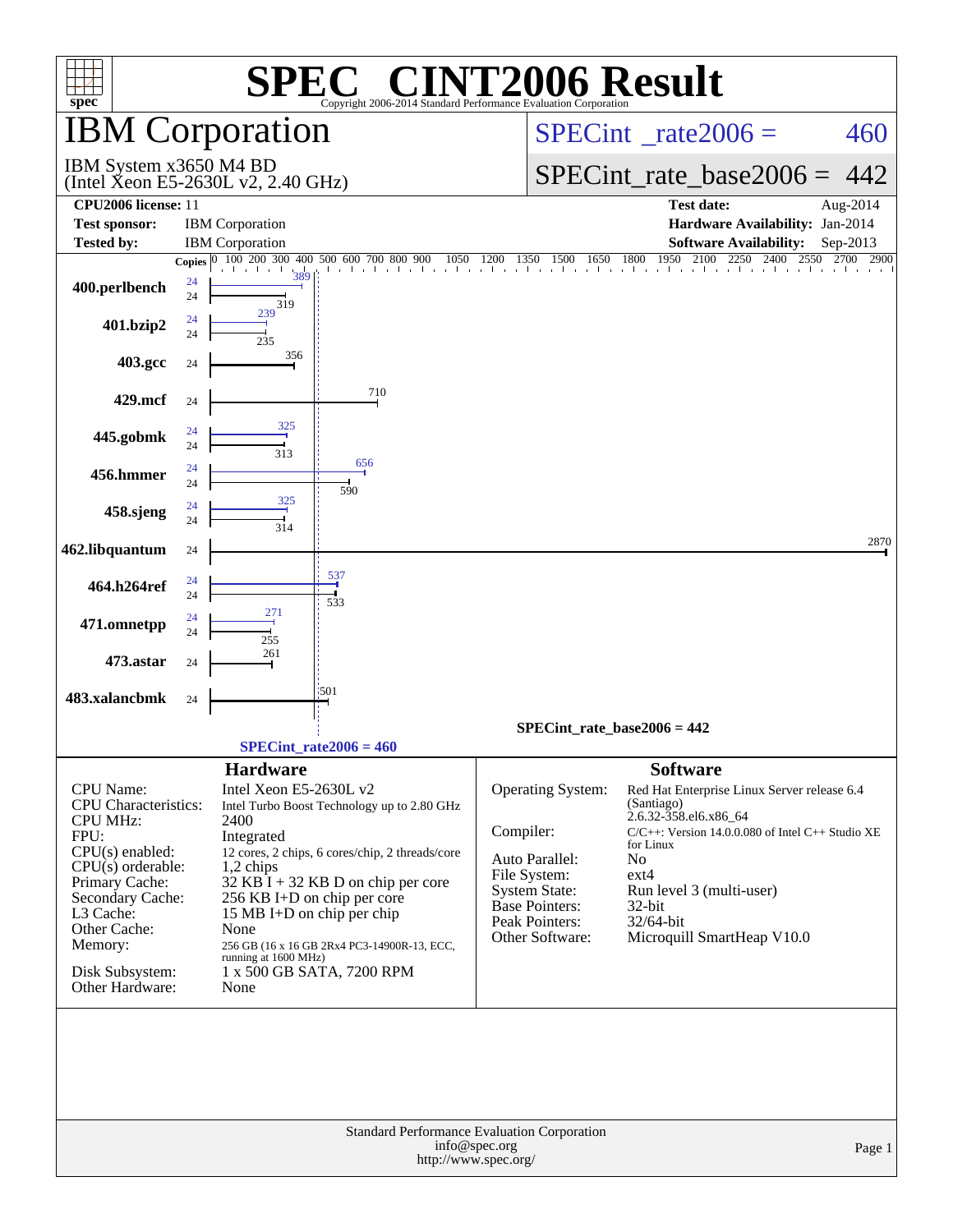

## IBM Corporation

## SPECint rate $2006 = 460$

#### IBM System x3650 M4 BD

(Intel Xeon E5-2630L v2, 2.40 GHz)

[SPECint\\_rate\\_base2006 =](http://www.spec.org/auto/cpu2006/Docs/result-fields.html#SPECintratebase2006) 442

**[CPU2006 license:](http://www.spec.org/auto/cpu2006/Docs/result-fields.html#CPU2006license)** 11 **[Test date:](http://www.spec.org/auto/cpu2006/Docs/result-fields.html#Testdate)** Aug-2014 **[Test sponsor:](http://www.spec.org/auto/cpu2006/Docs/result-fields.html#Testsponsor)** IBM Corporation **[Hardware Availability:](http://www.spec.org/auto/cpu2006/Docs/result-fields.html#HardwareAvailability)** Jan-2014 **[Tested by:](http://www.spec.org/auto/cpu2006/Docs/result-fields.html#Testedby)** IBM Corporation **[Software Availability:](http://www.spec.org/auto/cpu2006/Docs/result-fields.html#SoftwareAvailability)** Sep-2013

#### **[Results Table](http://www.spec.org/auto/cpu2006/Docs/result-fields.html#ResultsTable)**

|                    | <b>Base</b>   |                |       |                |            |                                                                                                          |       | <b>Peak</b>   |                |              |                |              |                |              |
|--------------------|---------------|----------------|-------|----------------|------------|----------------------------------------------------------------------------------------------------------|-------|---------------|----------------|--------------|----------------|--------------|----------------|--------------|
| <b>Benchmark</b>   | <b>Copies</b> | <b>Seconds</b> | Ratio | <b>Seconds</b> | Ratio      | <b>Seconds</b>                                                                                           | Ratio | <b>Copies</b> | <b>Seconds</b> | <b>Ratio</b> | <b>Seconds</b> | <b>Ratio</b> | <b>Seconds</b> | <b>Ratio</b> |
| 400.perlbench      | 24            | 736            | 318   | 734            | 319        | 734                                                                                                      | 319   | 24            | 604            | 388          | 603            | 389          | 603            | 389          |
| 401.bzip2          | 24            | 986            | 235   | 989            | 234        | 985                                                                                                      | 235   | 24            | 965            | 240          | 967            | 239          | 968            | 239          |
| $403.\mathrm{gcc}$ | 24            | 543            | 356   | 544            | 355        | 543                                                                                                      | 356   | 24            | 543            | 356          | 544            | 355          | 543            | 356          |
| $429$ .mcf         | 24            | 308            | 711   | 308            | <b>710</b> | 309                                                                                                      | 709   | 24            | 308            | 711          | 308            | 710          | 309            | 709          |
| $445$ .gobmk       | 24            | 804            | 313   | 805            | 313        | 802                                                                                                      | 314   | 24            | 778            | 324          | 775            | 325          | 776            | 325          |
| 456.hmmer          | 24            | 380            | 590   | 380            | 589I       | 380                                                                                                      | 590   | 24            | 342            | 656          | 341            | 657          | 342            | 655          |
| $458$ .sjeng       | 24            | 922            | 315   | 931            | 312        | 923                                                                                                      | 314   | 24            | 889            | 327          | 896            | 324          | 895            | 325          |
| 462.libquantum     | 24            | 173            | 2870  | 173            | 2870       | 173                                                                                                      | 2870  | 24            | 173            | 2870         | 173            | 2870         | 173            | 2870         |
| 464.h264ref        | 24            | 996            | 533   | 1002           | <b>530</b> | 994                                                                                                      | 534   | 24            | 989            | 537          | 978            | 543          | 991            | 536          |
| 471.omnetpp        | 24            | 589            | 255   | 586            | 256        | 590                                                                                                      | 254   | 24            | 554            | 271          | 554            | 271          | 555            | 270          |
| $473$ . astar      | 24            | 647            | 261   | 645            | 261        | 642                                                                                                      | 263   | 24            | 647            | 261          | 645            | 261          | 642            | 263          |
| 483.xalancbmk      | 24            | 331            | 501   | 330            | 501        | 330                                                                                                      | 501   | 24            | 331            | 501          | 330            | 501          | 330            | 501          |
|                    |               |                |       |                |            | Results appear in the order in which they were run. Bold underlined text indicates a median measurement. |       |               |                |              |                |              |                |              |

#### **[Submit Notes](http://www.spec.org/auto/cpu2006/Docs/result-fields.html#SubmitNotes)**

 The numactl mechanism was used to bind copies to processors. The config file option 'submit' was used to generate numactl commands to bind each copy to a specific processor. For details, please see the config file.

### **[Operating System Notes](http://www.spec.org/auto/cpu2006/Docs/result-fields.html#OperatingSystemNotes)**

 Stack size set to unlimited using "ulimit -s unlimited" Zone reclaim mode enabled with: echo 1 > /proc/sys/vm/zone\_reclaim\_mode Intel Idle Driver disabled with the following Linux kernel parameter in /etc/grub.conf: intel\_idle.max\_cstate=0

#### **[Platform Notes](http://www.spec.org/auto/cpu2006/Docs/result-fields.html#PlatformNotes)**

 BIOS setting: Operating Mode set to Maximum Performance Sysinfo program /home/SPECcpu-20140116-ic14.0/config/sysinfo.rev6818 \$Rev: 6818 \$ \$Date:: 2012-07-17 #\$ e86d102572650a6e4d596a3cee98f191 running on x3650M4BD Thu Aug 28 17:42:26 2014

 This section contains SUT (System Under Test) info as seen by some common utilities. To remove or add to this section, see: <http://www.spec.org/cpu2006/Docs/config.html#sysinfo>

 From /proc/cpuinfo model name : Intel(R) Xeon(R) CPU E5-2630L v2 @ 2.40GHz 2 "physical id"s (chips) Continued on next page

> Standard Performance Evaluation Corporation [info@spec.org](mailto:info@spec.org) <http://www.spec.org/>

Page 2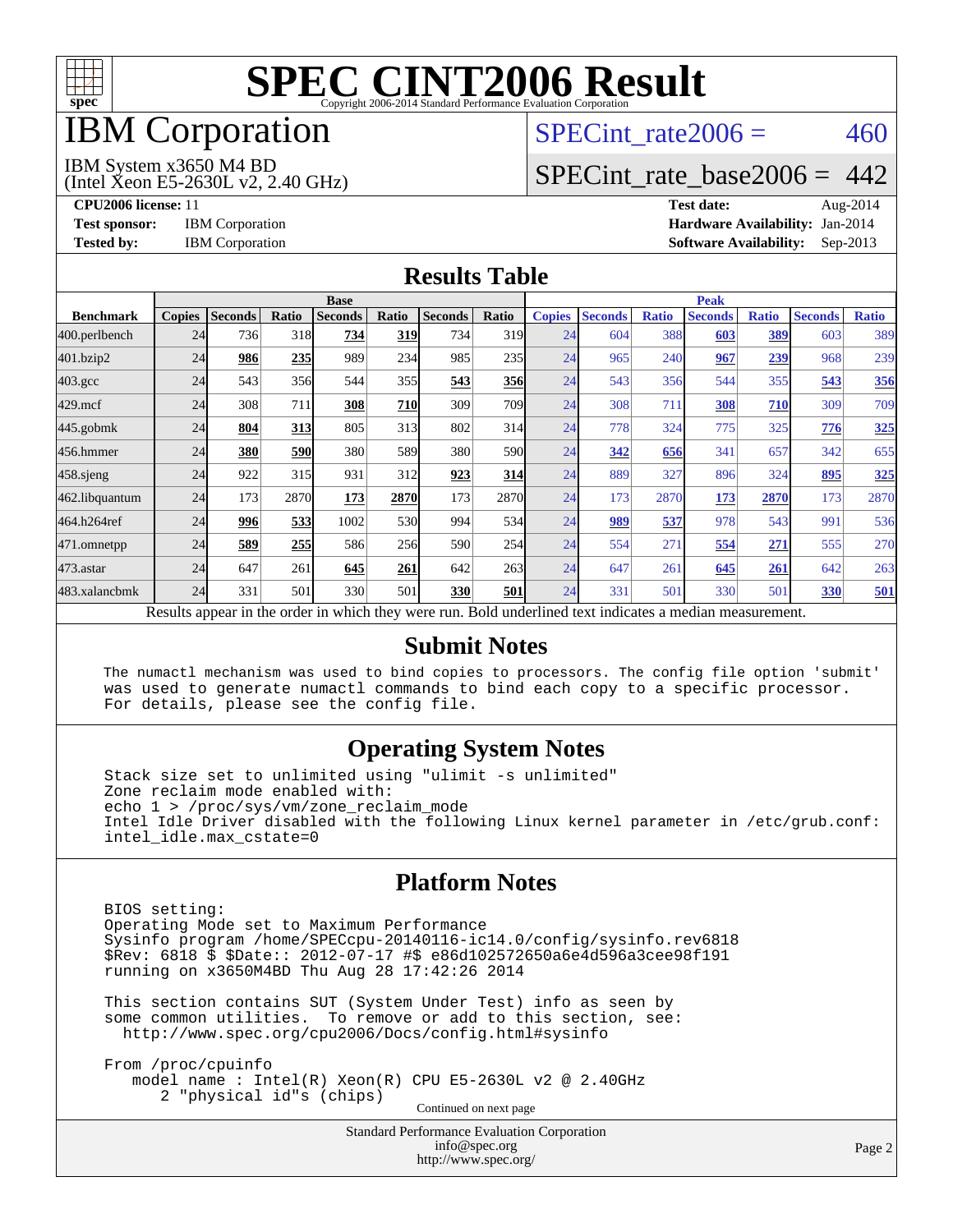

IBM Corporation

SPECint rate $2006 = 460$ 

(Intel Xeon E5-2630L v2, 2.40 GHz) IBM System x3650 M4 BD

[SPECint\\_rate\\_base2006 =](http://www.spec.org/auto/cpu2006/Docs/result-fields.html#SPECintratebase2006)  $442$ 

**[CPU2006 license:](http://www.spec.org/auto/cpu2006/Docs/result-fields.html#CPU2006license)** 11 **[Test date:](http://www.spec.org/auto/cpu2006/Docs/result-fields.html#Testdate)** Aug-2014 **[Test sponsor:](http://www.spec.org/auto/cpu2006/Docs/result-fields.html#Testsponsor)** IBM Corporation **[Hardware Availability:](http://www.spec.org/auto/cpu2006/Docs/result-fields.html#HardwareAvailability)** Jan-2014 **[Tested by:](http://www.spec.org/auto/cpu2006/Docs/result-fields.html#Testedby)** IBM Corporation **[Software Availability:](http://www.spec.org/auto/cpu2006/Docs/result-fields.html#SoftwareAvailability)** Sep-2013

#### **[Platform Notes \(Continued\)](http://www.spec.org/auto/cpu2006/Docs/result-fields.html#PlatformNotes)**

 24 "processors" cores, siblings (Caution: counting these is hw and system dependent. The following excerpts from /proc/cpuinfo might not be reliable. Use with caution.) cpu cores : 6 siblings : 12 physical 0: cores 0 1 2 3 4 5 physical 1: cores 0 1 2 3 4 5 cache size : 15360 KB From /proc/meminfo MemTotal: 264613280 kB HugePages\_Total: 0<br>Hugepagesize: 2048 kB Hugepagesize: /usr/bin/lsb\_release -d Red Hat Enterprise Linux Server release 6.4 (Santiago) From /etc/\*release\* /etc/\*version\* redhat-release: Red Hat Enterprise Linux Server release 6.4 (Santiago) system-release: Red Hat Enterprise Linux Server release 6.4 (Santiago) system-release-cpe: cpe:/o:redhat:enterprise\_linux:6server:ga:server uname -a: Linux x3650M4BD 2.6.32-358.el6.x86\_64 #1 SMP Tue Jan 29 11:47:41 EST 2013 x86\_64 x86\_64 x86\_64 GNU/Linux run-level 3 Aug 27 15:37 SPEC is set to: /home/SPECcpu-20140116-ic14.0 Filesystem Type Size Used Avail Use% Mounted on /dev/mapper/vg\_x3650m4bd-lv\_home ext4 404G 67G 317G 18% /home Additional information from dmidecode: BIOS IBM -[YOE103BUS-1.10]- 02/14/2014 Memory: 16x Samsung M393B2G70QH0-CMA 16 GB 1600 MHz 2 rank (End of data from sysinfo program) **[General Notes](http://www.spec.org/auto/cpu2006/Docs/result-fields.html#GeneralNotes)** Environment variables set by runspec before the start of the run: LD\_LIBRARY\_PATH = "/home/SPECcpu-20140116-ic14.0/libs/32:/home/SPECcpu-20140116-ic14.0/libs/64:/home/SPECcpu-20140116-ic14.0/sh" Binaries compiled on a system with 1x Core i7-860 CPU + 8GB memory using RedHat EL 6.4

 Transparent Huge Pages enabled with: echo always > /sys/kernel/mm/redhat\_transparent\_hugepage/enabled Filesystem page cache cleared with: Continued on next page

> Standard Performance Evaluation Corporation [info@spec.org](mailto:info@spec.org) <http://www.spec.org/>

Page 3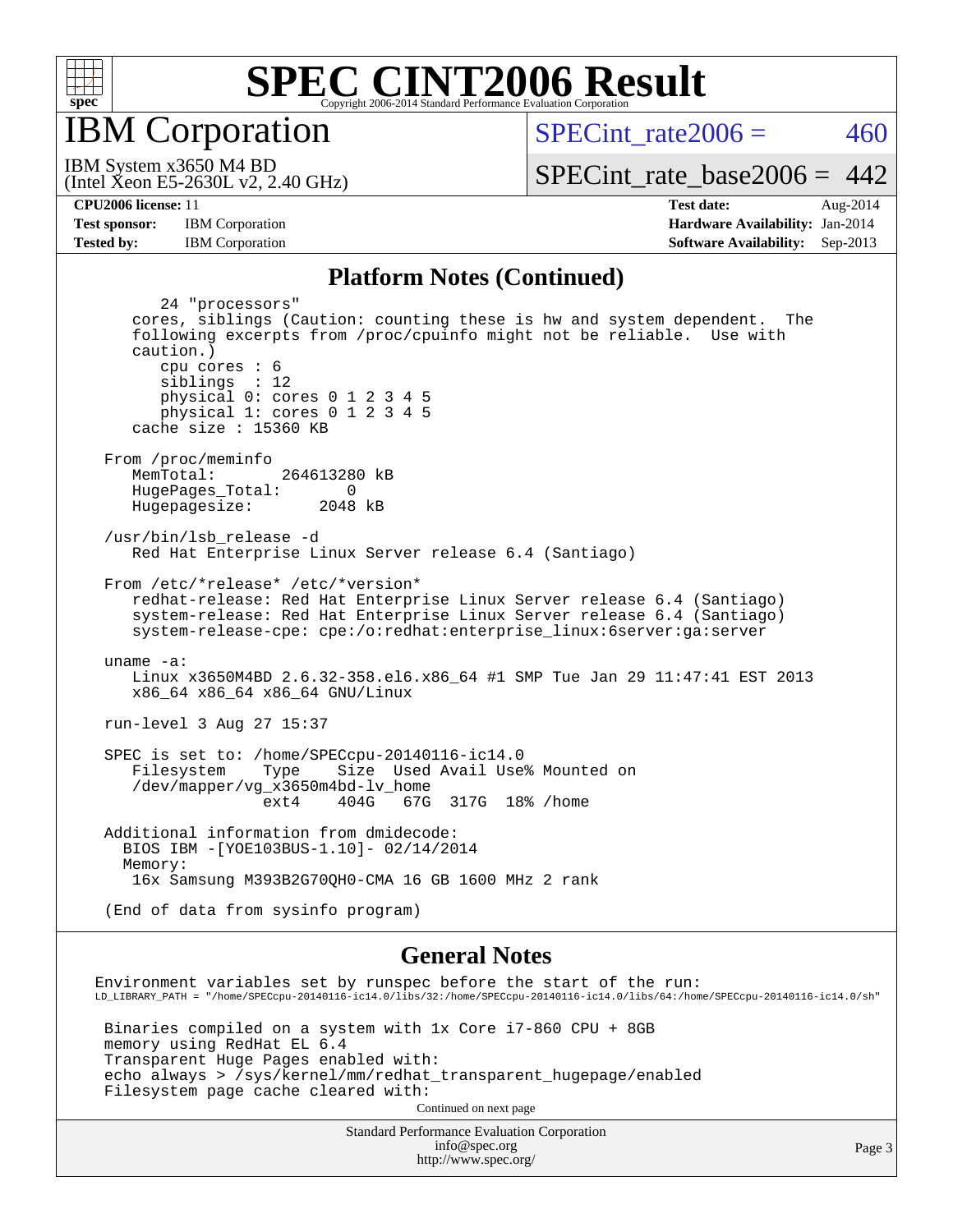

## IBM Corporation

SPECint rate $2006 = 460$ 

(Intel Xeon E5-2630L v2, 2.40 GHz) IBM System x3650 M4 BD

SPECint rate base2006 =  $442$ 

**[Test sponsor:](http://www.spec.org/auto/cpu2006/Docs/result-fields.html#Testsponsor)** IBM Corporation **[Hardware Availability:](http://www.spec.org/auto/cpu2006/Docs/result-fields.html#HardwareAvailability)** Jan-2014

**[CPU2006 license:](http://www.spec.org/auto/cpu2006/Docs/result-fields.html#CPU2006license)** 11 **[Test date:](http://www.spec.org/auto/cpu2006/Docs/result-fields.html#Testdate)** Aug-2014 **[Tested by:](http://www.spec.org/auto/cpu2006/Docs/result-fields.html#Testedby)** IBM Corporation **[Software Availability:](http://www.spec.org/auto/cpu2006/Docs/result-fields.html#SoftwareAvailability)** Sep-2013

#### **[General Notes \(Continued\)](http://www.spec.org/auto/cpu2006/Docs/result-fields.html#GeneralNotes)**

 echo 1> /proc/sys/vm/drop\_caches runspec command invoked through numactl i.e.: numactl --interleave=all runspec <etc>

### **[Base Compiler Invocation](http://www.spec.org/auto/cpu2006/Docs/result-fields.html#BaseCompilerInvocation)**

[C benchmarks](http://www.spec.org/auto/cpu2006/Docs/result-fields.html#Cbenchmarks): [icc -m32](http://www.spec.org/cpu2006/results/res2014q3/cpu2006-20140901-31137.flags.html#user_CCbase_intel_icc_5ff4a39e364c98233615fdd38438c6f2)

[C++ benchmarks:](http://www.spec.org/auto/cpu2006/Docs/result-fields.html#CXXbenchmarks) [icpc -m32](http://www.spec.org/cpu2006/results/res2014q3/cpu2006-20140901-31137.flags.html#user_CXXbase_intel_icpc_4e5a5ef1a53fd332b3c49e69c3330699)

### **[Base Portability Flags](http://www.spec.org/auto/cpu2006/Docs/result-fields.html#BasePortabilityFlags)**

 400.perlbench: [-DSPEC\\_CPU\\_LINUX\\_IA32](http://www.spec.org/cpu2006/results/res2014q3/cpu2006-20140901-31137.flags.html#b400.perlbench_baseCPORTABILITY_DSPEC_CPU_LINUX_IA32) 462.libquantum: [-DSPEC\\_CPU\\_LINUX](http://www.spec.org/cpu2006/results/res2014q3/cpu2006-20140901-31137.flags.html#b462.libquantum_baseCPORTABILITY_DSPEC_CPU_LINUX) 483.xalancbmk: [-DSPEC\\_CPU\\_LINUX](http://www.spec.org/cpu2006/results/res2014q3/cpu2006-20140901-31137.flags.html#b483.xalancbmk_baseCXXPORTABILITY_DSPEC_CPU_LINUX)

## **[Base Optimization Flags](http://www.spec.org/auto/cpu2006/Docs/result-fields.html#BaseOptimizationFlags)**

[C benchmarks](http://www.spec.org/auto/cpu2006/Docs/result-fields.html#Cbenchmarks):

[-xSSE4.2](http://www.spec.org/cpu2006/results/res2014q3/cpu2006-20140901-31137.flags.html#user_CCbase_f-xSSE42_f91528193cf0b216347adb8b939d4107) [-ipo](http://www.spec.org/cpu2006/results/res2014q3/cpu2006-20140901-31137.flags.html#user_CCbase_f-ipo) [-O3](http://www.spec.org/cpu2006/results/res2014q3/cpu2006-20140901-31137.flags.html#user_CCbase_f-O3) [-no-prec-div](http://www.spec.org/cpu2006/results/res2014q3/cpu2006-20140901-31137.flags.html#user_CCbase_f-no-prec-div) [-opt-prefetch](http://www.spec.org/cpu2006/results/res2014q3/cpu2006-20140901-31137.flags.html#user_CCbase_f-opt-prefetch) [-opt-mem-layout-trans=3](http://www.spec.org/cpu2006/results/res2014q3/cpu2006-20140901-31137.flags.html#user_CCbase_f-opt-mem-layout-trans_a7b82ad4bd7abf52556d4961a2ae94d5)

[C++ benchmarks:](http://www.spec.org/auto/cpu2006/Docs/result-fields.html#CXXbenchmarks)

[-xSSE4.2](http://www.spec.org/cpu2006/results/res2014q3/cpu2006-20140901-31137.flags.html#user_CXXbase_f-xSSE42_f91528193cf0b216347adb8b939d4107) [-ipo](http://www.spec.org/cpu2006/results/res2014q3/cpu2006-20140901-31137.flags.html#user_CXXbase_f-ipo) [-O3](http://www.spec.org/cpu2006/results/res2014q3/cpu2006-20140901-31137.flags.html#user_CXXbase_f-O3) [-no-prec-div](http://www.spec.org/cpu2006/results/res2014q3/cpu2006-20140901-31137.flags.html#user_CXXbase_f-no-prec-div) [-opt-prefetch](http://www.spec.org/cpu2006/results/res2014q3/cpu2006-20140901-31137.flags.html#user_CXXbase_f-opt-prefetch) [-opt-mem-layout-trans=3](http://www.spec.org/cpu2006/results/res2014q3/cpu2006-20140901-31137.flags.html#user_CXXbase_f-opt-mem-layout-trans_a7b82ad4bd7abf52556d4961a2ae94d5) [-Wl,-z,muldefs](http://www.spec.org/cpu2006/results/res2014q3/cpu2006-20140901-31137.flags.html#user_CXXbase_link_force_multiple1_74079c344b956b9658436fd1b6dd3a8a) [-L/sh -lsmartheap](http://www.spec.org/cpu2006/results/res2014q3/cpu2006-20140901-31137.flags.html#user_CXXbase_SmartHeap_32f6c82aa1ed9c52345d30cf6e4a0499)

**[Base Other Flags](http://www.spec.org/auto/cpu2006/Docs/result-fields.html#BaseOtherFlags)**

[C benchmarks](http://www.spec.org/auto/cpu2006/Docs/result-fields.html#Cbenchmarks):

403.gcc: [-Dalloca=\\_alloca](http://www.spec.org/cpu2006/results/res2014q3/cpu2006-20140901-31137.flags.html#b403.gcc_baseEXTRA_CFLAGS_Dalloca_be3056838c12de2578596ca5467af7f3)

## **[Peak Compiler Invocation](http://www.spec.org/auto/cpu2006/Docs/result-fields.html#PeakCompilerInvocation)**

[C benchmarks \(except as noted below\)](http://www.spec.org/auto/cpu2006/Docs/result-fields.html#Cbenchmarksexceptasnotedbelow): [icc -m32](http://www.spec.org/cpu2006/results/res2014q3/cpu2006-20140901-31137.flags.html#user_CCpeak_intel_icc_5ff4a39e364c98233615fdd38438c6f2)

400.perlbench: [icc -m64](http://www.spec.org/cpu2006/results/res2014q3/cpu2006-20140901-31137.flags.html#user_peakCCLD400_perlbench_intel_icc_64bit_bda6cc9af1fdbb0edc3795bac97ada53)

401.bzip2: [icc -m64](http://www.spec.org/cpu2006/results/res2014q3/cpu2006-20140901-31137.flags.html#user_peakCCLD401_bzip2_intel_icc_64bit_bda6cc9af1fdbb0edc3795bac97ada53)

Continued on next page

Standard Performance Evaluation Corporation [info@spec.org](mailto:info@spec.org) <http://www.spec.org/>

Page 4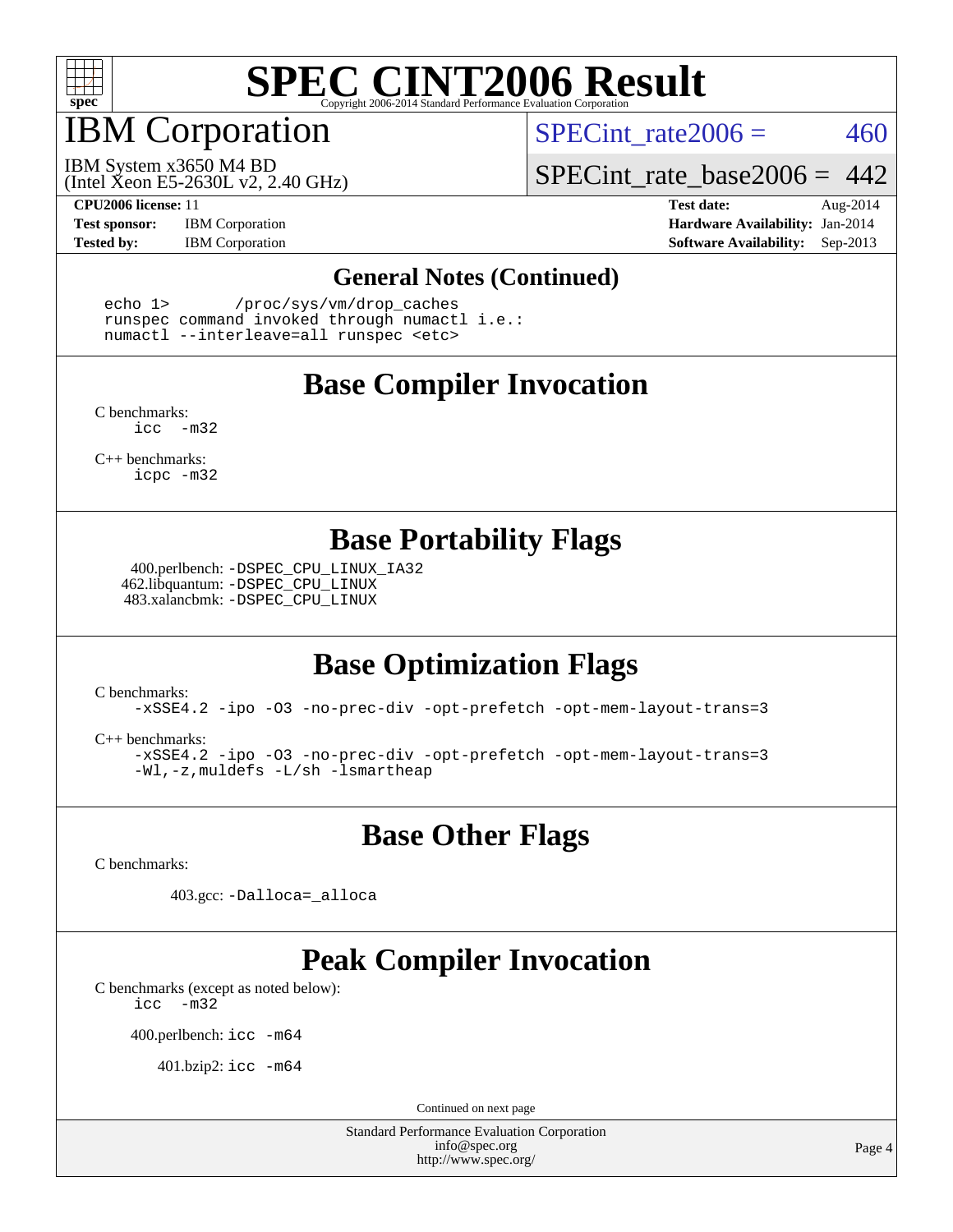

IBM Corporation

SPECint rate $2006 = 460$ 

(Intel Xeon E5-2630L v2, 2.40 GHz) IBM System x3650 M4 BD

SPECint rate base2006 =  $442$ 

**[CPU2006 license:](http://www.spec.org/auto/cpu2006/Docs/result-fields.html#CPU2006license)** 11 **[Test date:](http://www.spec.org/auto/cpu2006/Docs/result-fields.html#Testdate)** Aug-2014 **[Test sponsor:](http://www.spec.org/auto/cpu2006/Docs/result-fields.html#Testsponsor)** IBM Corporation **[Hardware Availability:](http://www.spec.org/auto/cpu2006/Docs/result-fields.html#HardwareAvailability)** Jan-2014 **[Tested by:](http://www.spec.org/auto/cpu2006/Docs/result-fields.html#Testedby)** IBM Corporation **[Software Availability:](http://www.spec.org/auto/cpu2006/Docs/result-fields.html#SoftwareAvailability)** Sep-2013

## **[Peak Compiler Invocation \(Continued\)](http://www.spec.org/auto/cpu2006/Docs/result-fields.html#PeakCompilerInvocation)**

456.hmmer: [icc -m64](http://www.spec.org/cpu2006/results/res2014q3/cpu2006-20140901-31137.flags.html#user_peakCCLD456_hmmer_intel_icc_64bit_bda6cc9af1fdbb0edc3795bac97ada53)

458.sjeng: [icc -m64](http://www.spec.org/cpu2006/results/res2014q3/cpu2006-20140901-31137.flags.html#user_peakCCLD458_sjeng_intel_icc_64bit_bda6cc9af1fdbb0edc3795bac97ada53)

[C++ benchmarks:](http://www.spec.org/auto/cpu2006/Docs/result-fields.html#CXXbenchmarks)

[icpc -m32](http://www.spec.org/cpu2006/results/res2014q3/cpu2006-20140901-31137.flags.html#user_CXXpeak_intel_icpc_4e5a5ef1a53fd332b3c49e69c3330699)

**[Peak Portability Flags](http://www.spec.org/auto/cpu2006/Docs/result-fields.html#PeakPortabilityFlags)**

 400.perlbench: [-DSPEC\\_CPU\\_LP64](http://www.spec.org/cpu2006/results/res2014q3/cpu2006-20140901-31137.flags.html#b400.perlbench_peakCPORTABILITY_DSPEC_CPU_LP64) [-DSPEC\\_CPU\\_LINUX\\_X64](http://www.spec.org/cpu2006/results/res2014q3/cpu2006-20140901-31137.flags.html#b400.perlbench_peakCPORTABILITY_DSPEC_CPU_LINUX_X64) 401.bzip2: [-DSPEC\\_CPU\\_LP64](http://www.spec.org/cpu2006/results/res2014q3/cpu2006-20140901-31137.flags.html#suite_peakCPORTABILITY401_bzip2_DSPEC_CPU_LP64) 456.hmmer: [-DSPEC\\_CPU\\_LP64](http://www.spec.org/cpu2006/results/res2014q3/cpu2006-20140901-31137.flags.html#suite_peakCPORTABILITY456_hmmer_DSPEC_CPU_LP64) 458.sjeng: [-DSPEC\\_CPU\\_LP64](http://www.spec.org/cpu2006/results/res2014q3/cpu2006-20140901-31137.flags.html#suite_peakCPORTABILITY458_sjeng_DSPEC_CPU_LP64) 462.libquantum: [-DSPEC\\_CPU\\_LINUX](http://www.spec.org/cpu2006/results/res2014q3/cpu2006-20140901-31137.flags.html#b462.libquantum_peakCPORTABILITY_DSPEC_CPU_LINUX) 483.xalancbmk: [-DSPEC\\_CPU\\_LINUX](http://www.spec.org/cpu2006/results/res2014q3/cpu2006-20140901-31137.flags.html#b483.xalancbmk_peakCXXPORTABILITY_DSPEC_CPU_LINUX)

## **[Peak Optimization Flags](http://www.spec.org/auto/cpu2006/Docs/result-fields.html#PeakOptimizationFlags)**

[C benchmarks](http://www.spec.org/auto/cpu2006/Docs/result-fields.html#Cbenchmarks):

Standard Performance Evaluation Corporation 400.perlbench: [-xSSE4.2](http://www.spec.org/cpu2006/results/res2014q3/cpu2006-20140901-31137.flags.html#user_peakPASS2_CFLAGSPASS2_LDCFLAGS400_perlbench_f-xSSE42_f91528193cf0b216347adb8b939d4107)(pass 2) [-prof-gen](http://www.spec.org/cpu2006/results/res2014q3/cpu2006-20140901-31137.flags.html#user_peakPASS1_CFLAGSPASS1_LDCFLAGS400_perlbench_prof_gen_e43856698f6ca7b7e442dfd80e94a8fc)(pass 1) [-ipo](http://www.spec.org/cpu2006/results/res2014q3/cpu2006-20140901-31137.flags.html#user_peakPASS2_CFLAGSPASS2_LDCFLAGS400_perlbench_f-ipo)(pass 2) [-O3](http://www.spec.org/cpu2006/results/res2014q3/cpu2006-20140901-31137.flags.html#user_peakPASS2_CFLAGSPASS2_LDCFLAGS400_perlbench_f-O3)(pass 2) [-no-prec-div](http://www.spec.org/cpu2006/results/res2014q3/cpu2006-20140901-31137.flags.html#user_peakPASS2_CFLAGSPASS2_LDCFLAGS400_perlbench_f-no-prec-div)(pass 2) [-prof-use](http://www.spec.org/cpu2006/results/res2014q3/cpu2006-20140901-31137.flags.html#user_peakPASS2_CFLAGSPASS2_LDCFLAGS400_perlbench_prof_use_bccf7792157ff70d64e32fe3e1250b55)(pass 2) [-auto-ilp32](http://www.spec.org/cpu2006/results/res2014q3/cpu2006-20140901-31137.flags.html#user_peakCOPTIMIZE400_perlbench_f-auto-ilp32) 401.bzip2: [-xSSE4.2](http://www.spec.org/cpu2006/results/res2014q3/cpu2006-20140901-31137.flags.html#user_peakPASS2_CFLAGSPASS2_LDCFLAGS401_bzip2_f-xSSE42_f91528193cf0b216347adb8b939d4107)(pass 2) [-prof-gen](http://www.spec.org/cpu2006/results/res2014q3/cpu2006-20140901-31137.flags.html#user_peakPASS1_CFLAGSPASS1_LDCFLAGS401_bzip2_prof_gen_e43856698f6ca7b7e442dfd80e94a8fc)(pass 1) [-ipo](http://www.spec.org/cpu2006/results/res2014q3/cpu2006-20140901-31137.flags.html#user_peakPASS2_CFLAGSPASS2_LDCFLAGS401_bzip2_f-ipo)(pass 2) [-O3](http://www.spec.org/cpu2006/results/res2014q3/cpu2006-20140901-31137.flags.html#user_peakPASS2_CFLAGSPASS2_LDCFLAGS401_bzip2_f-O3)(pass 2) [-no-prec-div](http://www.spec.org/cpu2006/results/res2014q3/cpu2006-20140901-31137.flags.html#user_peakPASS2_CFLAGSPASS2_LDCFLAGS401_bzip2_f-no-prec-div)(pass 2) [-prof-use](http://www.spec.org/cpu2006/results/res2014q3/cpu2006-20140901-31137.flags.html#user_peakPASS2_CFLAGSPASS2_LDCFLAGS401_bzip2_prof_use_bccf7792157ff70d64e32fe3e1250b55)(pass 2) [-opt-prefetch](http://www.spec.org/cpu2006/results/res2014q3/cpu2006-20140901-31137.flags.html#user_peakCOPTIMIZE401_bzip2_f-opt-prefetch) [-auto-ilp32](http://www.spec.org/cpu2006/results/res2014q3/cpu2006-20140901-31137.flags.html#user_peakCOPTIMIZE401_bzip2_f-auto-ilp32) [-ansi-alias](http://www.spec.org/cpu2006/results/res2014q3/cpu2006-20140901-31137.flags.html#user_peakCOPTIMIZE401_bzip2_f-ansi-alias)  $403.\text{gcc: basepeak}$  = yes  $429$ .mcf: basepeak = yes 445.gobmk: [-xSSE4.2](http://www.spec.org/cpu2006/results/res2014q3/cpu2006-20140901-31137.flags.html#user_peakPASS2_CFLAGSPASS2_LDCFLAGS445_gobmk_f-xSSE42_f91528193cf0b216347adb8b939d4107)(pass 2) [-prof-gen](http://www.spec.org/cpu2006/results/res2014q3/cpu2006-20140901-31137.flags.html#user_peakPASS1_CFLAGSPASS1_LDCFLAGS445_gobmk_prof_gen_e43856698f6ca7b7e442dfd80e94a8fc)(pass 1) [-prof-use](http://www.spec.org/cpu2006/results/res2014q3/cpu2006-20140901-31137.flags.html#user_peakPASS2_CFLAGSPASS2_LDCFLAGS445_gobmk_prof_use_bccf7792157ff70d64e32fe3e1250b55)(pass 2) [-ansi-alias](http://www.spec.org/cpu2006/results/res2014q3/cpu2006-20140901-31137.flags.html#user_peakCOPTIMIZE445_gobmk_f-ansi-alias) [-opt-mem-layout-trans=3](http://www.spec.org/cpu2006/results/res2014q3/cpu2006-20140901-31137.flags.html#user_peakCOPTIMIZE445_gobmk_f-opt-mem-layout-trans_a7b82ad4bd7abf52556d4961a2ae94d5) 456.hmmer: [-xSSE4.2](http://www.spec.org/cpu2006/results/res2014q3/cpu2006-20140901-31137.flags.html#user_peakCOPTIMIZE456_hmmer_f-xSSE42_f91528193cf0b216347adb8b939d4107) [-ipo](http://www.spec.org/cpu2006/results/res2014q3/cpu2006-20140901-31137.flags.html#user_peakCOPTIMIZE456_hmmer_f-ipo) [-O3](http://www.spec.org/cpu2006/results/res2014q3/cpu2006-20140901-31137.flags.html#user_peakCOPTIMIZE456_hmmer_f-O3) [-no-prec-div](http://www.spec.org/cpu2006/results/res2014q3/cpu2006-20140901-31137.flags.html#user_peakCOPTIMIZE456_hmmer_f-no-prec-div) [-unroll2](http://www.spec.org/cpu2006/results/res2014q3/cpu2006-20140901-31137.flags.html#user_peakCOPTIMIZE456_hmmer_f-unroll_784dae83bebfb236979b41d2422d7ec2) [-auto-ilp32](http://www.spec.org/cpu2006/results/res2014q3/cpu2006-20140901-31137.flags.html#user_peakCOPTIMIZE456_hmmer_f-auto-ilp32) 458.sjeng: [-xSSE4.2](http://www.spec.org/cpu2006/results/res2014q3/cpu2006-20140901-31137.flags.html#user_peakPASS2_CFLAGSPASS2_LDCFLAGS458_sjeng_f-xSSE42_f91528193cf0b216347adb8b939d4107)(pass 2) [-prof-gen](http://www.spec.org/cpu2006/results/res2014q3/cpu2006-20140901-31137.flags.html#user_peakPASS1_CFLAGSPASS1_LDCFLAGS458_sjeng_prof_gen_e43856698f6ca7b7e442dfd80e94a8fc)(pass 1) [-ipo](http://www.spec.org/cpu2006/results/res2014q3/cpu2006-20140901-31137.flags.html#user_peakPASS2_CFLAGSPASS2_LDCFLAGS458_sjeng_f-ipo)(pass 2) [-O3](http://www.spec.org/cpu2006/results/res2014q3/cpu2006-20140901-31137.flags.html#user_peakPASS2_CFLAGSPASS2_LDCFLAGS458_sjeng_f-O3)(pass 2) [-no-prec-div](http://www.spec.org/cpu2006/results/res2014q3/cpu2006-20140901-31137.flags.html#user_peakPASS2_CFLAGSPASS2_LDCFLAGS458_sjeng_f-no-prec-div)(pass 2) [-prof-use](http://www.spec.org/cpu2006/results/res2014q3/cpu2006-20140901-31137.flags.html#user_peakPASS2_CFLAGSPASS2_LDCFLAGS458_sjeng_prof_use_bccf7792157ff70d64e32fe3e1250b55)(pass 2) [-unroll4](http://www.spec.org/cpu2006/results/res2014q3/cpu2006-20140901-31137.flags.html#user_peakCOPTIMIZE458_sjeng_f-unroll_4e5e4ed65b7fd20bdcd365bec371b81f) [-auto-ilp32](http://www.spec.org/cpu2006/results/res2014q3/cpu2006-20140901-31137.flags.html#user_peakCOPTIMIZE458_sjeng_f-auto-ilp32)  $462$ .libquantum: basepeak = yes 464.h264ref: [-xSSE4.2](http://www.spec.org/cpu2006/results/res2014q3/cpu2006-20140901-31137.flags.html#user_peakPASS2_CFLAGSPASS2_LDCFLAGS464_h264ref_f-xSSE42_f91528193cf0b216347adb8b939d4107)(pass 2) [-prof-gen](http://www.spec.org/cpu2006/results/res2014q3/cpu2006-20140901-31137.flags.html#user_peakPASS1_CFLAGSPASS1_LDCFLAGS464_h264ref_prof_gen_e43856698f6ca7b7e442dfd80e94a8fc)(pass 1) [-ipo](http://www.spec.org/cpu2006/results/res2014q3/cpu2006-20140901-31137.flags.html#user_peakPASS2_CFLAGSPASS2_LDCFLAGS464_h264ref_f-ipo)(pass 2) [-O3](http://www.spec.org/cpu2006/results/res2014q3/cpu2006-20140901-31137.flags.html#user_peakPASS2_CFLAGSPASS2_LDCFLAGS464_h264ref_f-O3)(pass 2) [-no-prec-div](http://www.spec.org/cpu2006/results/res2014q3/cpu2006-20140901-31137.flags.html#user_peakPASS2_CFLAGSPASS2_LDCFLAGS464_h264ref_f-no-prec-div)(pass 2) [-prof-use](http://www.spec.org/cpu2006/results/res2014q3/cpu2006-20140901-31137.flags.html#user_peakPASS2_CFLAGSPASS2_LDCFLAGS464_h264ref_prof_use_bccf7792157ff70d64e32fe3e1250b55)(pass 2) [-unroll2](http://www.spec.org/cpu2006/results/res2014q3/cpu2006-20140901-31137.flags.html#user_peakCOPTIMIZE464_h264ref_f-unroll_784dae83bebfb236979b41d2422d7ec2) [-ansi-alias](http://www.spec.org/cpu2006/results/res2014q3/cpu2006-20140901-31137.flags.html#user_peakCOPTIMIZE464_h264ref_f-ansi-alias) Continued on next page

[info@spec.org](mailto:info@spec.org) <http://www.spec.org/>